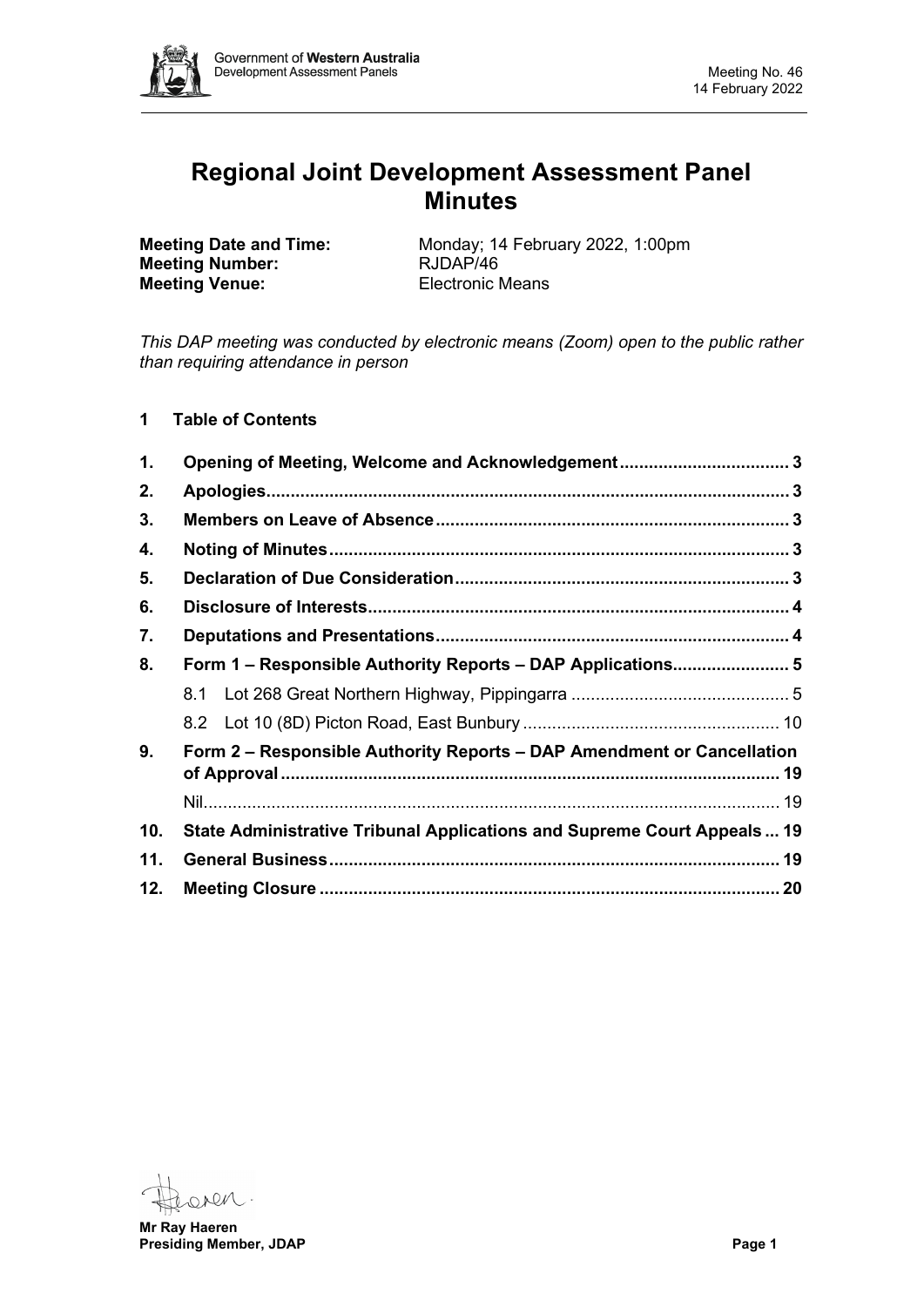

# **Attendance**

# **DAP Members**

Mr Ray Haeren (Presiding Member) Mr Gene Koltasz (A/Deputy Presiding Member Mr Justin Page (Third Specialist Member)

*Item 8.1* Mayor Peter Carter (Local Government Member, Town of Port Hedland) Cr Renae Coles (Local Government Member, Town of Port Hedland)

*Item 8.2* Cr Betty McCleary (Local Government Member, City of Bunbury)

# **Officers in attendance**

*Item 8.1* Ms Clair Morrison (Town of Port Hedland) Mr Chaz Roberts (Town of Port Hedland)

*Item 8.2* Ms Matilda Hodge (City of Bunbury) Ms Barbara Macauley (City of Bunbury)

# **Minute Secretary**

Ms Samantha Hansen (DAP Secretariat) Ms Zoe Hendry (DAP Secretariat)

# **Applicants and Submitters**

*Item 8.1* Mr Will Davis (Pilbara Solar) Ms Kylie Chalmers (Pilbara Solar)

*Item 8.2* Mr Nik Hidding (Peter Webb and Associates) Mr Martti Warpenius (Reverberate Consulting) Mr Regan Harray (7-Eleven) Mr Tom Carmody (Tomahawk Property) Mr James Wortley (Tomahawk Property)

#### **Members of the Public / Media**

There were 7 members of the public in attendance.

Den

**Mr Ray Haeren Presiding Member, JDAP Page 2**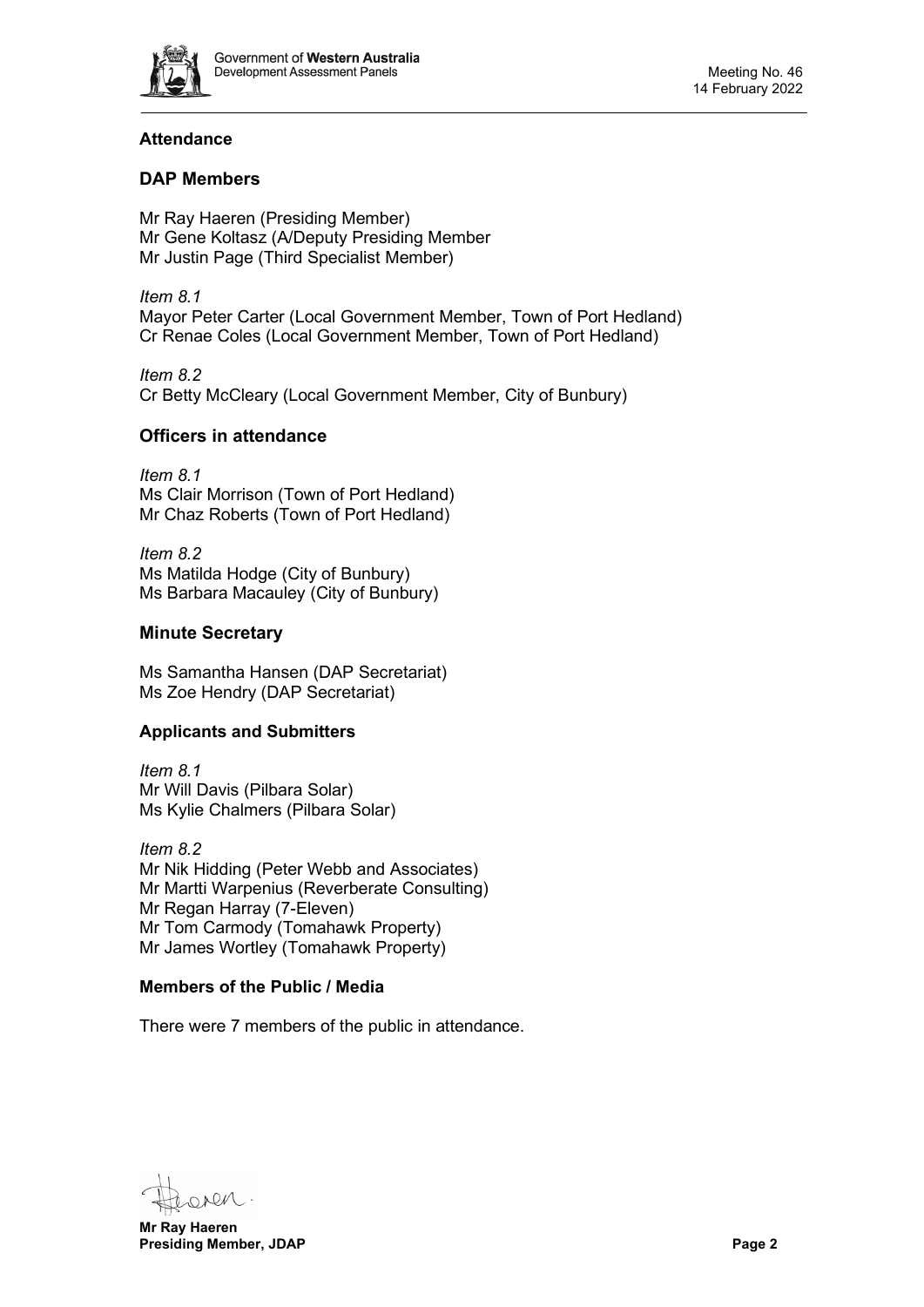

# <span id="page-2-0"></span>**1. Opening of Meeting, Welcome and Acknowledgement**

The Presiding Member declared the meeting open at 1:05pm on 14 February 2022 and acknowledged the traditional owners and paid respect to Elders past and present of the land on which the meeting was being held.

Due to the conflict of interest of the Presiding Member and the conflict of interest of the Deputy Presiding Member, Mr Ray Haeren has been appointed as Presiding Member for this meeting in accordance with regulation 27(3A) of the *Planning and Development (Development Assessment Panel) Regulations 2011*.

The Presiding Member announced the meeting would be run in accordance with the DAP Standing Orders 2020 under the *Planning and Development (Development Assessment Panels) Regulations 2011.*

# **1.1 Announcements by Presiding Member**

The Presiding Member advised that in accordance with Section 5.16 of the DAP Standing Orders 2020 which states *'A person must not use any electronic, visual or audio recording device or instrument to record the proceedings of the DAP meeting unless the Presiding Member has given permission to do so.',* the meeting would not be recorded.

This meeting was convened via electronic means (Zoom). Members were reminded to announce their name and title prior to speaking.

#### <span id="page-2-1"></span>**2. Apologies**

Mr Paul Kotsoglo (Presiding Member) Ms Kanella Hope (Deputy Presiding Member) Cr Michelle Steck (Local Government Member, City of Bunbury)

#### <span id="page-2-2"></span>**3. Members on Leave of Absence**

Nil

#### <span id="page-2-3"></span>**4. Noting of Minutes**

DAP members noted that signed minutes of previous meetings are available on the [DAP website.](https://www.dplh.wa.gov.au/about/development-assessment-panels/daps-agendas-and-minutes)

#### <span id="page-2-4"></span>**5. Declaration of Due Consideration**

The Presiding Member noted that an addendum to the agenda was published to include details of a DAP direction for further information and responsible authority response in relation to Item 8.2, received on 3 February 2022.

All members declared that they had duly considered the documents.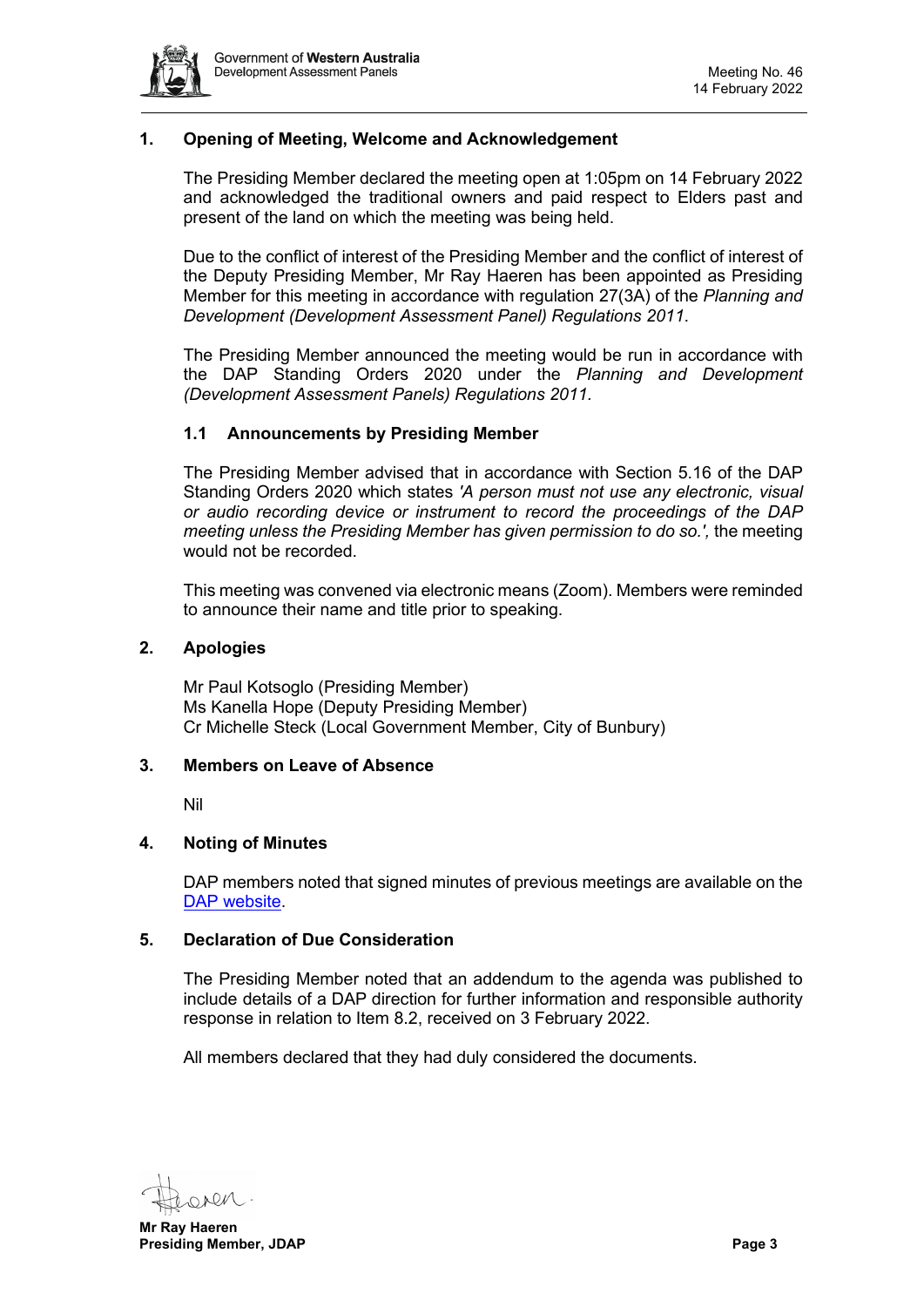

### <span id="page-3-0"></span>**6. Disclosure of Interests**

On 24 January DAP Member, Ms Kanella Hope, declared an Impartiality Interest in item 8.2. Ms Hope is a planning consultant representing clients across the Bunbury Geographe region. Ms Hope has recently been liaising with Mr Hidding (Peter Webb & Associates), the applicant in the matter, about another local service station proposal.

On 28 January 2022 DAP Member, Cr Betty McCleary, declared an Impartiality Interest in item 8.2. Mr Alexandros Karatamoglou is a Rotarian in the same club. Cr McCleary doesn't associate with Mr Karatamoglou or his family.

In accordance with section 6.2 and 6.3 of the DAP Standing Orders 2020, the Presiding Member, Mr Paul Kotsoglo determined that the members listed above, who have disclosed an Impartiality Interest, was permitted to participate in the discussion and voting on the item.

On 4 February 2022 DAP Member, Mr Paul Kotsoglo, declared a Pecuniary Interest in item 8.1 and item 8.2.

In relation to item 8.1, Mr Kotsoglo is the Managing Director of Planning Solutions. Planning Solutions quoted for the planning work in April 2020 and was unsuccessful.

In relation to item 8.2, Mr Kotsoglo is the Managing Director of Planning Solutions. Planning Solutions quoted for the planning work and was unsuccessful. Mr Kotsoglo understands that the project manager for the development is also a client of Planning Solutions and they have done work for within the past year.

In accordance with section 6.2 and 6.3 of the DAP Standing Orders 2020, the Presiding Member, Mr Ray Haeren determined that the member listed above, who had disclosed a Pecuniary Interest, was not permitted to participate in the discussion and voting on the items.

#### <span id="page-3-1"></span>**7. Deputations and Presentations**

**7.1** The Town of Port Hedland Officers responded to questions from the panel in relation to the application at Item 8.1.

### *The presentation at Item 7.1 was heard prior to the application at Item 8.1.*

- **7.2** Mr Nik Hidding (Peter Webb and Associates) addressed the DAP in support of the recommendation for the application at Item 8.2 and responded to questions from the panel.
- **7.3** Mr Martti Warpenius (Reverberate Consulting) addressed the DAP in support of the recommendation for the application at Item 8.2 and responded to questions from the panel.
- **7.4** Mr Regan Harray (7-Eleven) responded to questions from the panel in relation to the application at Item 8.2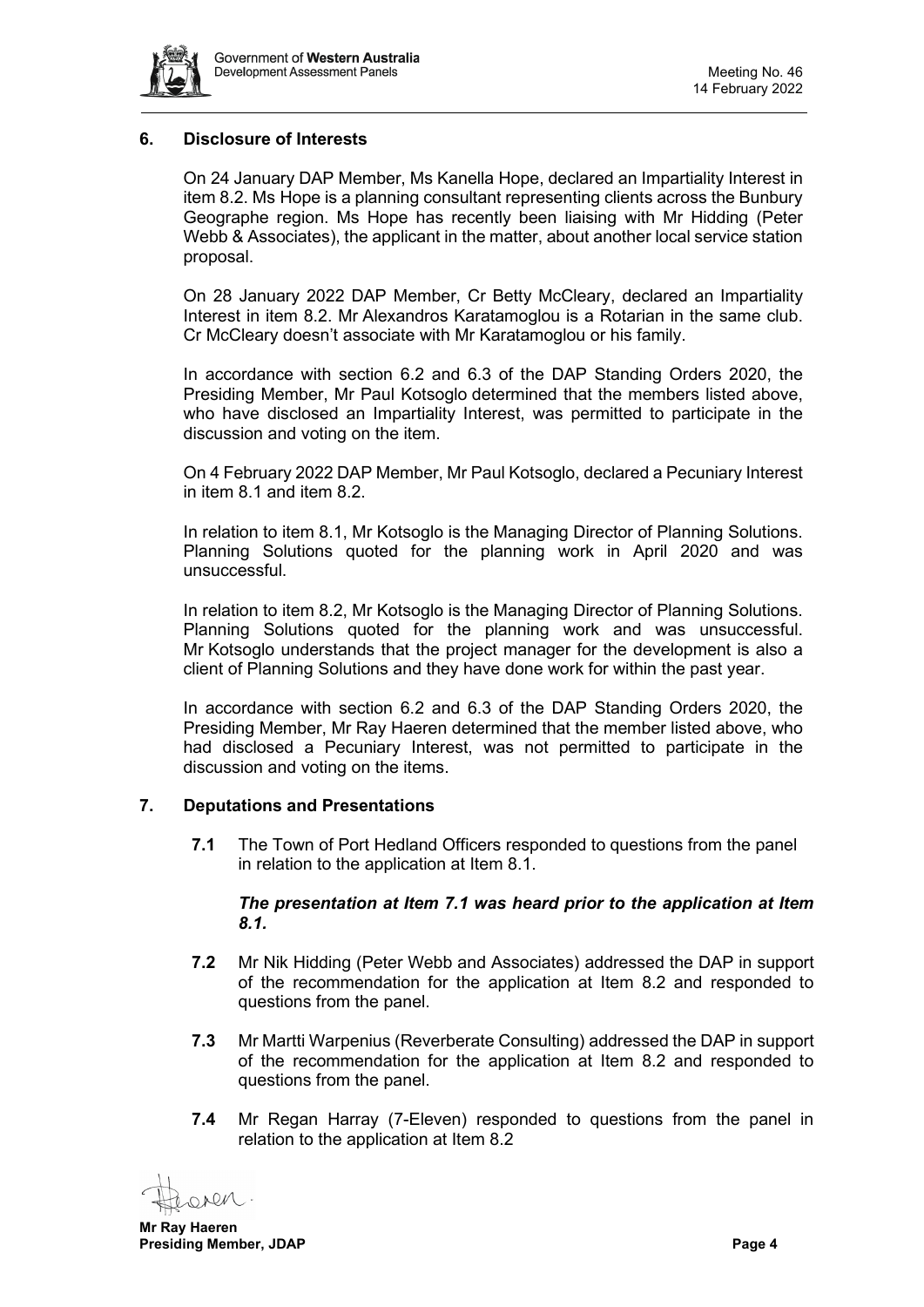

**7.5** The City of Bunbury Officers responded to questions from the panel in relation to the application at Item 8.2.

*The presentations at Items 7.2 - 7.5 were heard prior to the application at Item 8.2.* 

# <span id="page-4-1"></span><span id="page-4-0"></span>**8. Form 1 – Responsible Authority Reports – DAP Applications**

#### **8.1 Lot 268 Great Northern Highway, Pippingarra**

| Development Description: | Proposed Solar Farm (Renewable Energy Facility) |
|--------------------------|-------------------------------------------------|
| Applicant:               | Pilbara Solar Pty Ltd Mr Will Davis             |
| Owner:                   | Department of Planning, Lands and Heritage      |
| Responsible Authority:   | Town of Port Hedland                            |
| DAP File No:             | DAP/21/02067                                    |

#### **REPORT RECOMMENDATION**

#### **Moved by: Cr Peter Carter <b>Seconded by: Cr Renae Coles** Seconded by: Cr Renae Coles

*The Presiding Member made the following amendment administratively to Condition 2:*

*This decision constitutes planning approval only and is valid for a period of two (2) four (4) years from the date of approval. If the subject development is not substantially commenced within the specified period, the approval shall lapse and be of no further effect*

*REASON: Regulation 16A (2) of the Planning and Development (Development Assessment Panel) Regulations 2011 provides for four years for the development to be substantially commenced.*

That the Regional Joint Development Assessment Panel resolves to:

- 1. **Accept** that the DAP Application reference DAP/21/02067 is appropriate for consideration as a "Renewable Energy Facility" land use and compatible with the objectives of the zoning table in accordance with Clause 16 (2) of the Town of Port Hedland Local Planning Scheme No. 7;
- 2. **Approve** DAP Application reference DAP/21/02067 and accompanying plans (DWG2021/166/01-DWG2021/166/03) in accordance with Clause 68 of Schedule 2 (Deemed Provisions) of the *Planning and Development (Local Planning Schemes) Regulations 2015*, and the provisions of the Town of Port Hedland Local Planning Scheme No. 7, subject to the following conditions: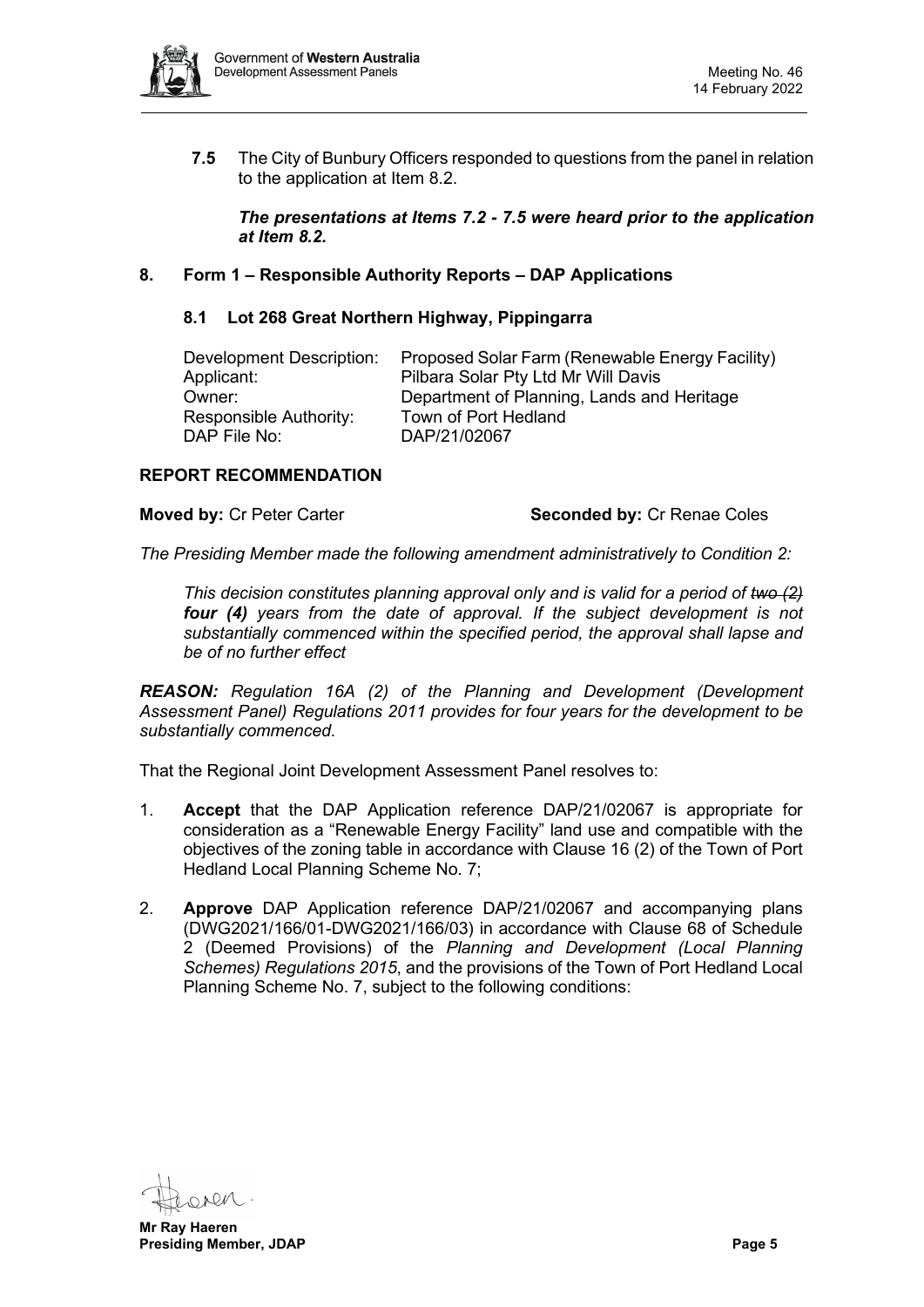

# **Conditions**

- 1. All development and use of the development site must be carried out in accordance with the approved plans and all information submitted as part of this application. These details shall not be altered without the prior written consent of the Town of Port Hedland. This approval does not relate to any other development on this lot.
- 2. This decision constitutes planning approval only and is valid for a period of four (4) years from the date of approval. If the subject development is not substantially commenced within the specified period, the approval shall lapse and be of no further effect
- 3. Construction Environmental Management Plan
	- 3.1 Prior to the commencement of works, the applicant must submit and have approved by the Town of Port Hedland, and thereafter implement, a Construction Environmental Management Plan. The Construction Environmental Management Plan shall include, but not be limited to, the following matters:
		- (a) Contact details of essential site personnel, construction period and operating hours;
		- (b) Community information, consultation and complaints management plan;
		- (c) Public safety, security and amenity;<br>(d) Traffic and parking management:
		- Traffic and parking management:
		- (e) Noise and dust management plan, or reference to the approved noise management plan and dust management plan;
		- (f) Waste management, including the storage and disposal of hydrocarbons, chemicals, and potentially hazardous substances, to be in accordance with the Department of Water and Environmental Regulation Guidelines and Water Quality Protection Notes;
		- (g) Earthworks, excavation, land retention/piling methods and associated matters, all to be contained with the approved development site; and
		- (h) Stormwater and sediment control.
	- 3.2 The Construction Environmental Management Plan must be complied with at all times, to the satisfaction of the Town of Port Hedland.
- 4. Dilapidation Report

Prior to the commencement of works, the applicant must submit and have approved a Dilapidation Report to the satisfaction of the Town of Port Hedland, specifically for the condition of Ngarla-Njamal-Jinparinya Road. The applicant shall be liable for rectifying any damage that occurs to Ngarla-Njamal-Jinparinya Road during the construction period of the development, as a result of the construction of the development, to the satisfaction of the Town of Port Hedland.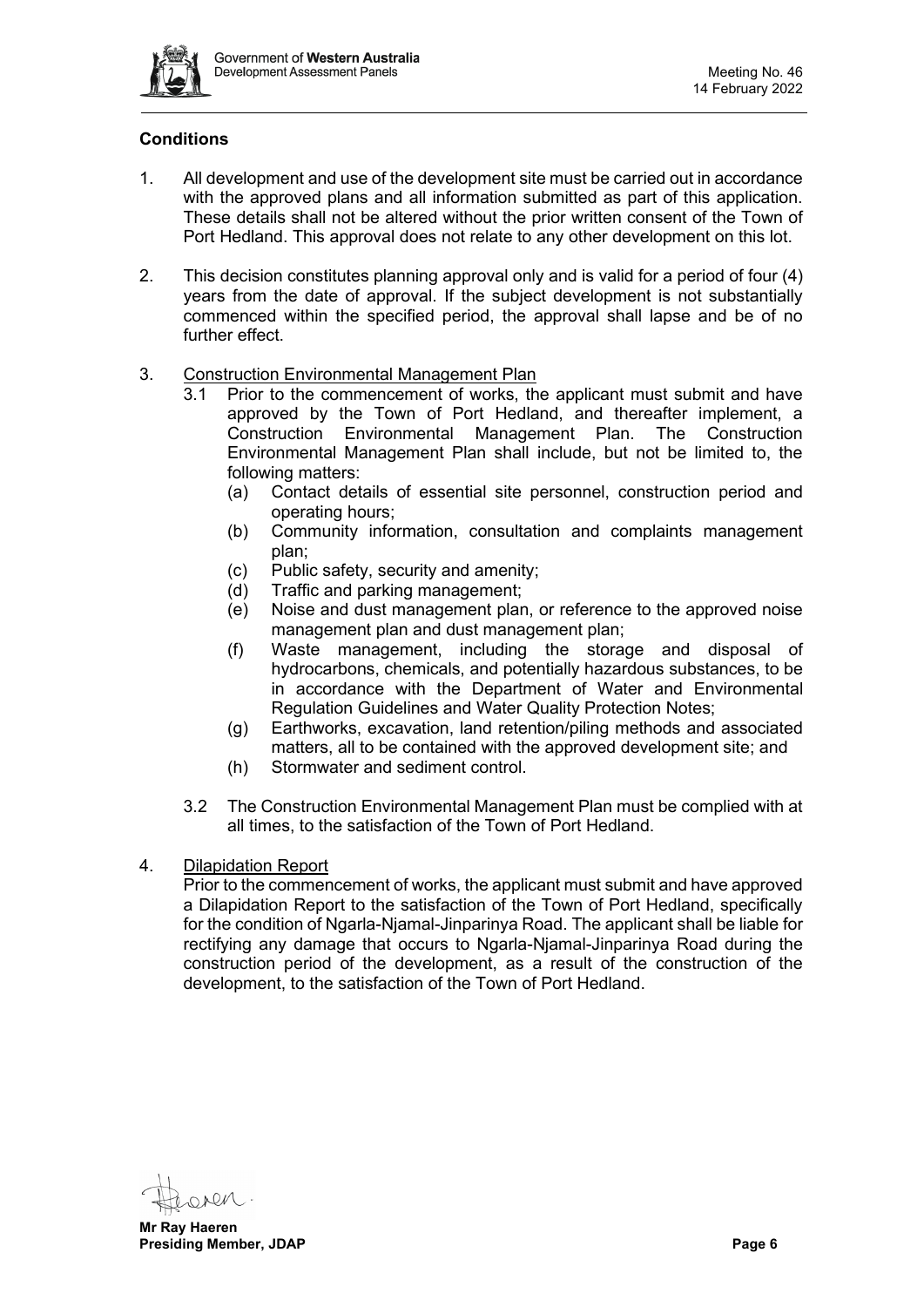

# 5. Public Art

Prior to the submission of a building permit application, the owner, or applicant on behalf of the owner, shall comply with the Town of Port Hedland Local Planning Policy 04 Percent for Public Art, and provide public art with a minimum value of 1% (capped at \$150,000) of the estimated total construction cost of the development, being \$150,000. Alternatively, a cash-in-lieu payment of this amount shall be made prior to the occupation or use of the development. In order to comply with the Policy, the owner or applicant, on behalf of the owner shall submit a statutory declaration within 60 days of the date of approval stipulating the choice of:

- Option 1: Owner/Applicant chooses to co-ordinate the Public Art project themselves or by engaging an art consultant; or
- Option 2: Owner/Applicant chooses to pay cash-in-lieu.
- 6. Bushfire Management
	- 6.1 The applicant must implement all of the recommendations contained in the Bushfire Management Plan prepared by Anthony Rowe (Level 3 BPAD 36690) dated 17 January 2022 and approved by the Joint Development Assessment Panel. These recommendations must be implemented for the duration of the development, unless otherwise approved by the Joint Development Assessment Panel.
	- 6.2 Prior to the use of the approved development, the Asset Protection Zone must be established and the property thereafter maintained in accordance with the Bushfire Management Plan (referred to in Condition 6.1) as approved by the Joint Development Assessment Panel.
	- 6.3 Prior to the use of the development, a Bushfire Emergency Evacuation Plan and Risk Management Plan must be prepared, having regard to all the scenarios outlined in the Bushfire Management Plan (referred to in Condition 6.1) as approved by the Joint Development Assessment Panel.
	- 6.4 A Section 70A Notification pursuant to the *Transfer of Land Act 1893* (as amended) must be placed on the titles of the lots, at the full cost of the applicant, alerting landowners to the existence of the approved Bushfire Management Plan and advising landowners of their obligations in respect to the use and ongoing management of the land.

# 7. Dust Management Plan

The approved Dust Management Plan, dated 25 July 2021 and written by NGH Pty Ltd, shall be complied with at all times during the construction and on-going operation of the development, to the satisfaction of the Town of Port Hedland.

# 8. Noise Management Plan

- 8.1 The Noise Management Plan, dated 25 July 2021 and written by NGH Pty Ltd, shall be amended and submitted to the Town for approval, to include:
	- Assurance that a Regulation 13 Application shall be submitted to the Town of Port Hedland for approval prior to the construction of any works outside of the hours of 7am to 7pm Monday to Saturday; and
	- Details relating to the distribution of notice to the Punju Njamal Aboriginal Community and the Jinparinya Aboriginal Community in the event of a Regulation 13 Approval being issued.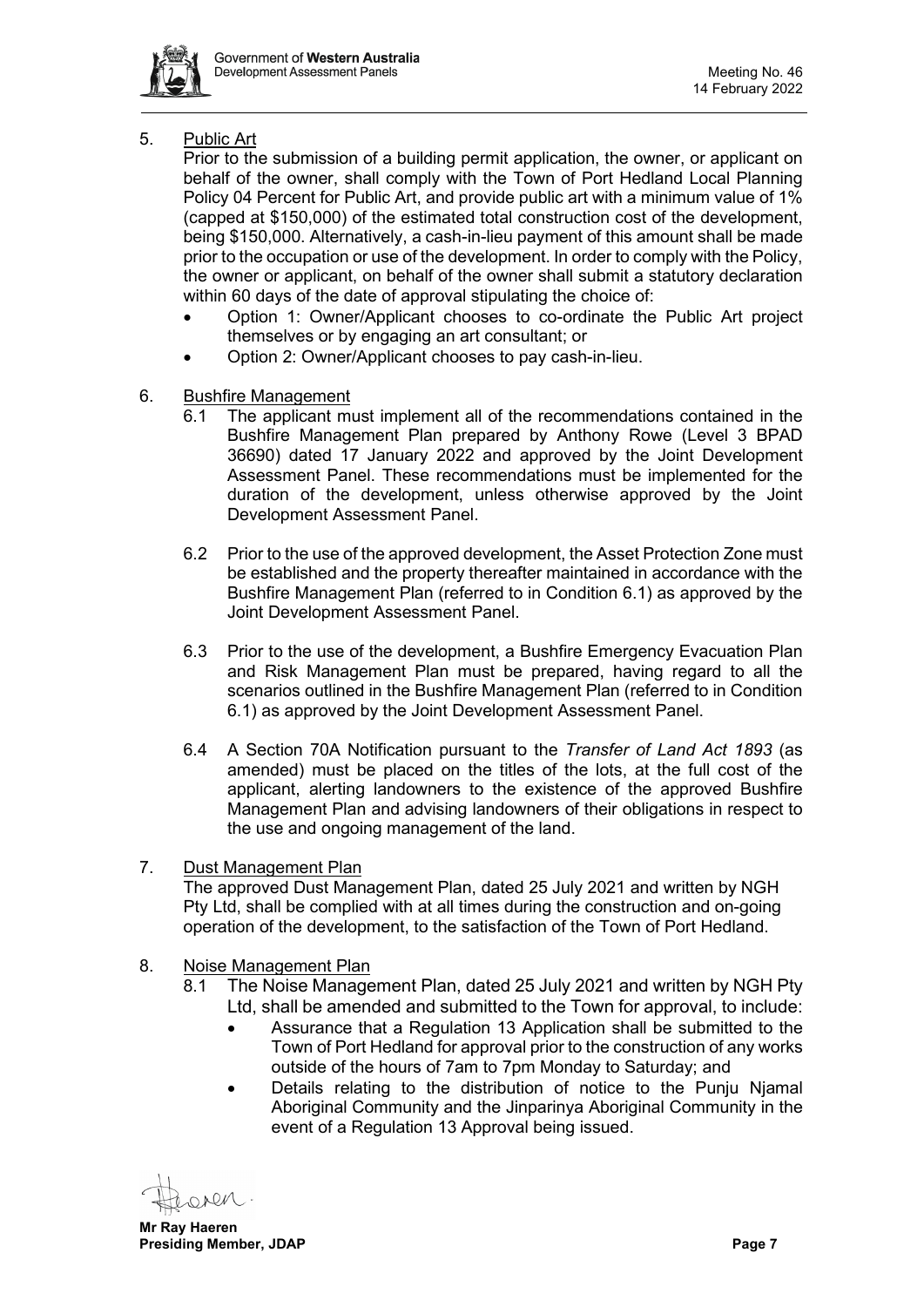

8.2 The amended Noise Management Plan shall be complied with at all times during the construction and on-going operation of the development, to the satisfaction of the Town of Port Hedland.

# 9. Stormwater Management

All stormwater must be contained and disposed of on the development site at all times to the satisfaction of the Town of Port Hedland.

- 10. Biodiversity Management
	- 10.1. All recommendations contained within the Biodiversity Survey Report, dated 31 May 2021 and written by SW Environmental, shall be complied with at all times during the construction and on-going operation of the development, to the satisfaction of the Town of Port Hedland.
	- 10.2. All Owenia reticulata trees be relocated (young and mature) to the Jinparinya Aboriginal Community or another suitable location outside of the construction area
- 11. Car Parking and Access

Prior to the occupation or use of the development, a parking plan shall be submitted and approved by the Town of Port Hedland which shows a minimum of two car parking bays being provided on-site for the duration of the development.

# 12. Decommissioning and Site Rehabilitation

- 12.1. At least six months prior to the closure of the development, a Decommissioning and Site Rehabilitation Plan shall be submitted to and approved by the Town of Port Hedland for the rehabilitation of the subject site following the cessation of the land use. The Decommissioning and Site Rehabilitation Plan shall include, but is not limited to, the following information:
	- (a) Removal of all infrastructure, including underground services and hardstand areas;
	- (b) Details of site preparation;
	- (c) Recontouring and revegetation of the land, including list of species and breakdown rates, topsoil and dieback management;
	- (d) Weed management and ongoing management;
	- (e) Dust management plan, if required;
	- (f) Details of the rehabilitation program, including staging and responsibilities.
- 12.2. The Decommissioning and Site Rehabilitation Plan is to be implemented at all times to the satisfaction of the Town of Port Hedland.

#### **Advice Notes**

1. Approval under the *Aboriginal Heritage Act 1972* may be required, to demonstrate that the approved Solar Farm will not have detrimental impacts to surrounding Aboriginal inhabitants.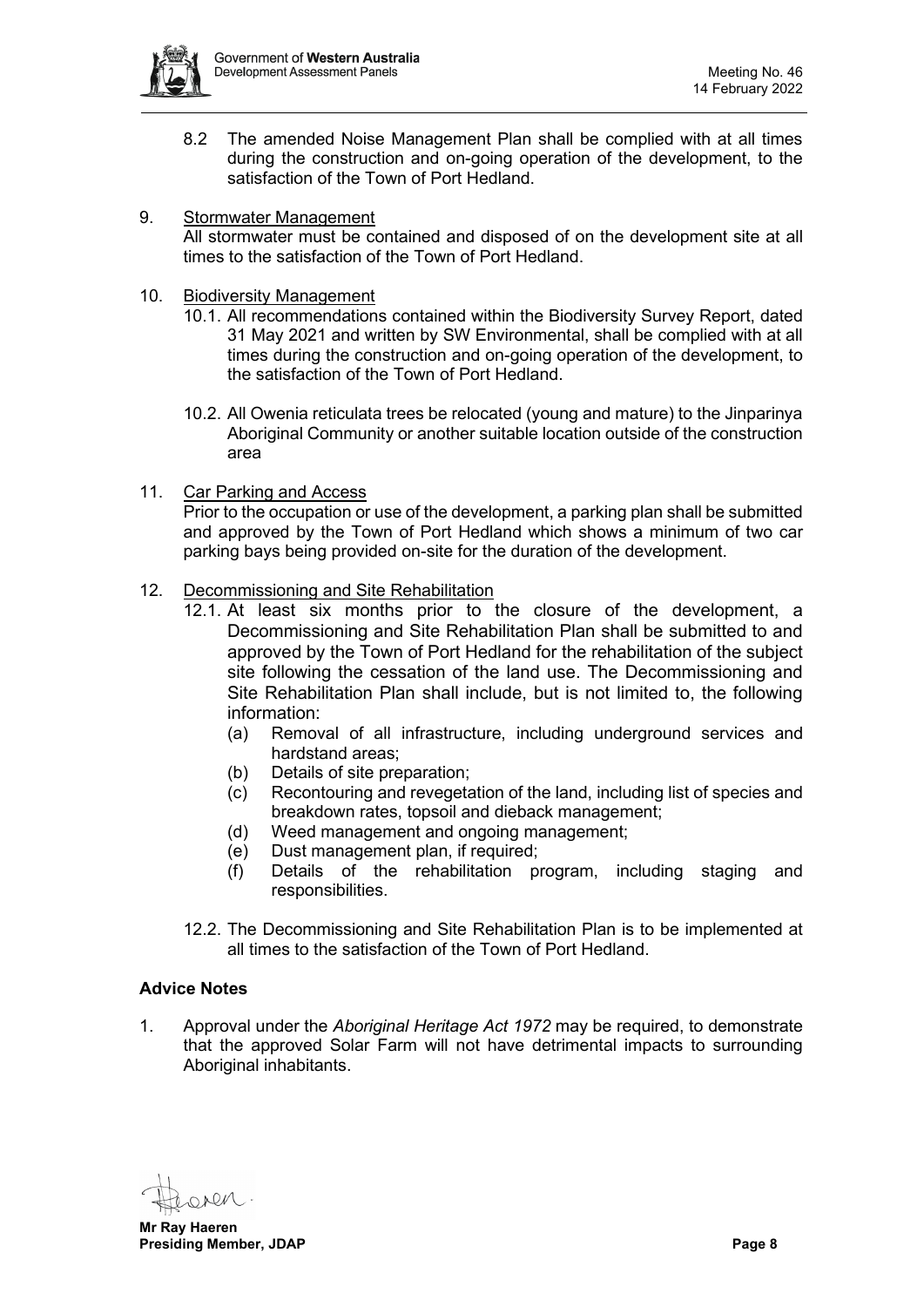

- 2. Under section 51C of the *Environmental Protection Act 1986* (EP Act), clearing of native vegetation is an offence unless undertaken under the authority of a clearing permit. The proposal is unlikely to be exempt and a clearing permit is likely to be required.
- 3. The proposed activities occur within the proclaimed Pilbara groundwater and surface water areas and are subject to licensing requirements under the Rights in *Water and Irrigation Act 1914* (RiWI). If the proponent needs to use groundwater or surface water for any purpose, including construction and track maintenance, they will need to apply for a 5C licence to take water and a 26D licence to construct any new water supply bores.
- 4. The proponent is to be made aware of its obligations, as under section 11 of the *Contaminated Sites Act 2003*, site owners, occupiers or a person who knows or suspects that they have caused or contributed to contamination must report the site to the Department. If the proponent suspects a site to be contaminated it is to be reported as soon as reasonably practical, however, if the proponent knows a site is contaminated it must be reported within 21 days of the proponent first being aware of the contamination. Failure to do so is considered an offence under the Act.
- 5. An approved effluent disposal system shall be installed to the specification and satisfaction of the Town of Port Hedland's Environmental Health Services. The effluent disposal system may also require the approval of the Western Australian Department of Health.
- 6. The development must comply with the *Environmental Protection (Noise) Regulations 1997* at all times. The applicant is advised that should any construction work occur outside of the hours of 7 am and 7pm Monday to Saturday, a Regulation 13 Approval shall be required to be obtained. This approval is issued by the CEO of the Town of Port Hedland and 7 day notice sent to nearby residents.
- 7. If an applicant or owner is aggrieved by this decision there is a right of review by the State Administrative Tribunal in accordance with the *Planning and Development Act 2005*, Part 14.

# **The Report Recommendation was put and CARRIED UNANIMOUSLY.**

**REASON:** The panel agreed with the proposal as presented in the RAR and was comfortable with conditions based on clarification from the applicant that there was no objection to the public art requirement.

*Mayor Peter Carter and Cr Renae Coles left the panel at 1:16pm. Cr Betty McCleary joined the panel at 1:16pm.*

**Mr Ray Haeren Presiding Member, JDAP Page 9**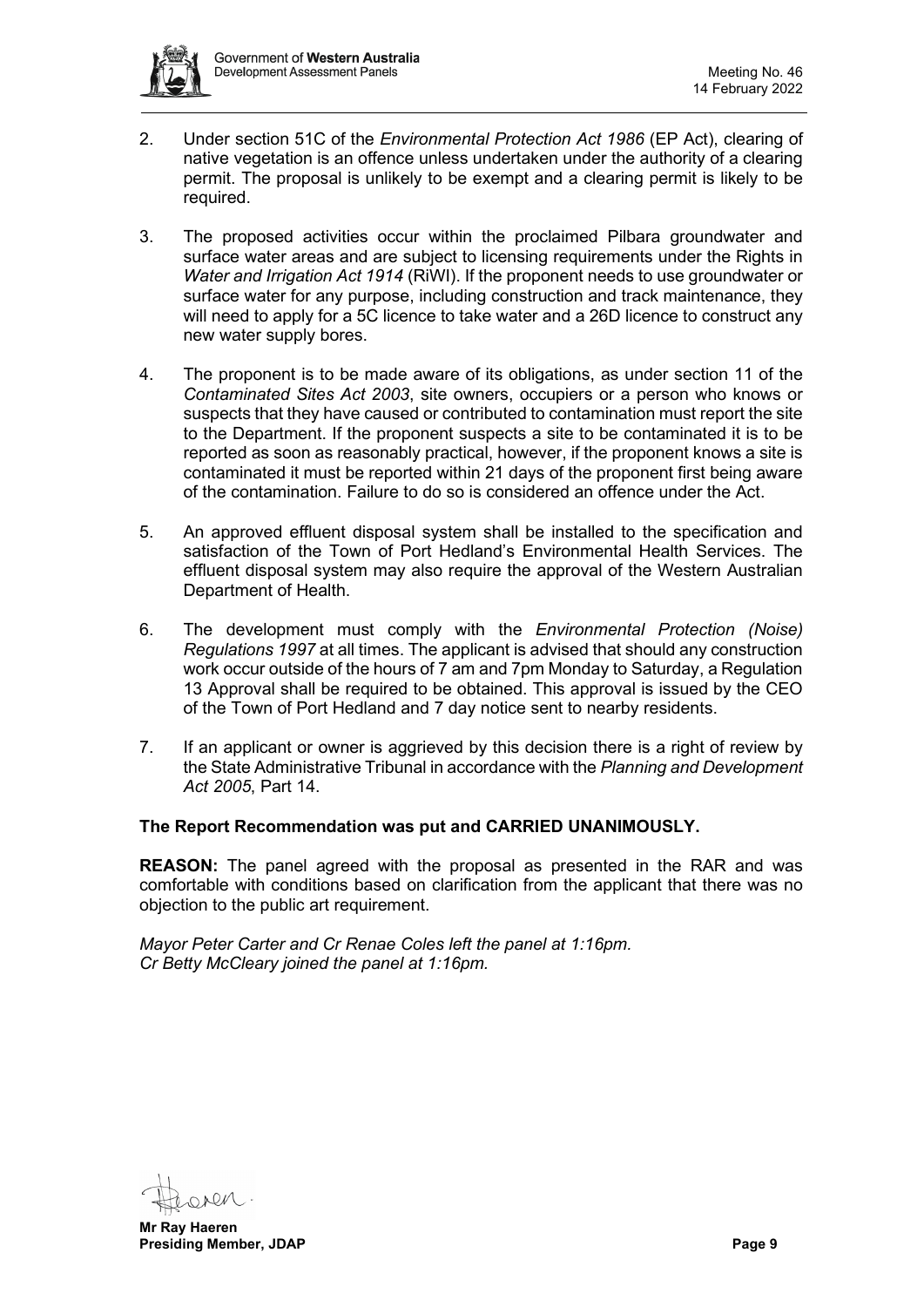

# <span id="page-9-0"></span>**8.2 Lot 10 (8D) Picton Road, East Bunbury**

| Development Description: | <b>Proposed Service Station</b>  |
|--------------------------|----------------------------------|
| Applicant:               | <b>Peter Webb and Associates</b> |
| Owner:                   | Mr Alexandros Karatamoglou       |
| Responsible Authority:   | City of Bunbury                  |
| DAP File No:             | DAP/21/02113                     |

#### **REPORT RECOMMENDATION**

**Moved by:** Mr Justin Page **Seconded by:** Cr Betty McCleary

*The Presiding Member made the following amendment administratively to Condition 1:*

*This decision constitutes planning approval only and is valid for a period of two (2) four (4) years from the date of approval. If the subject development is not substantially commenced within the specified period, the approval shall lapse and be of no further effect*

*REASON: Regulation 16A (2) of the Planning and Development (Development Assessment Panel) Regulations 2011 provides for four years for the development to be substantially commenced.*

That the Regional JDAP resolves to:

- 1. **Accept** that the DAP Application reference DAP/21/02113 is appropriate for consideration as a "Service Station" land use and compatible with the objectives of the zoning table in accordance with Clause 16 of the City of Bunbury Local Planning Scheme No. 8;
- 2. **Approve** DAP Application reference DAP/21/02113 and accompanying plans contained in attachment 4 in accordance with Clause 68 of Schedule 2 (Deemed Provisions) of the *Planning and Development (Local Planning Schemes) Regulations 2015*, and the provisions of the City of Bunbury Local Planning Scheme No. 8, subject to the following conditions:

# **Conditions**

#### **General**

- 1. This decision constitutes planning approval only and is valid for a period of four (4) years from the date of approval. If the subject development is not substantially commenced within the specified period, the approval shall lapse and be of no further effect.
- 2. All development shall be in accordance with the approved development plans (attached) which form part of this development approval.
- 3. At all times, the development the subject of this approval must comply with the land use definition of 'Service Station' as contained in Part 6, Division 2 of the City of Bunbury Local Planning Scheme No. 8.

ren

**Mr Ray Haeren Presiding Member, JDAP Page 10**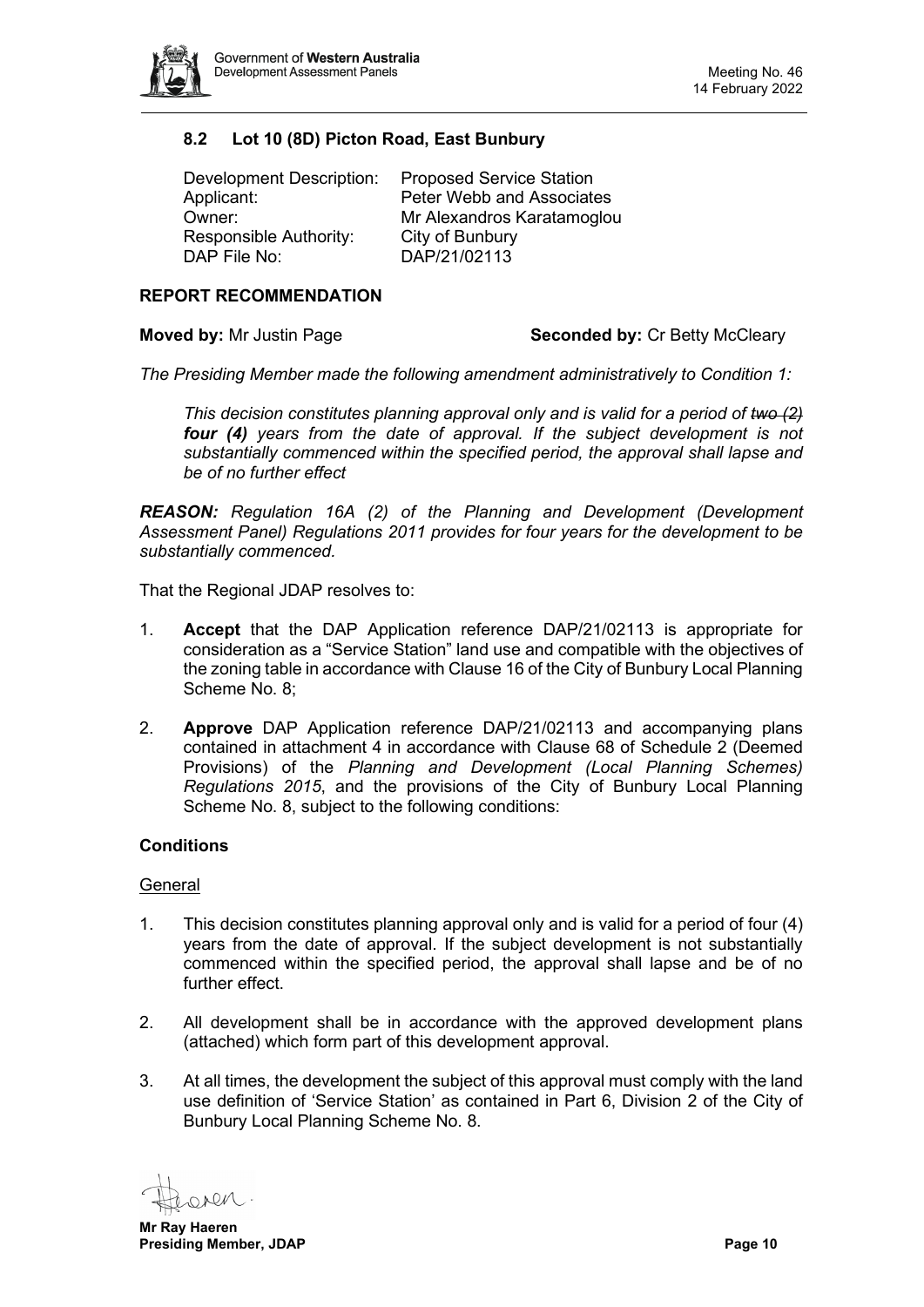

- 4. All works required to satisfy a condition of this approval are required to be installed / constructed and maintained in accordance with the approved plans and conditions of approval for the life of the development.
- 5. The approved use must only operate between the hours of 5:00am and 10:00pm Monday to Sunday.

#### Luminance and Lighting Requirements

- 6. Before the development commences, the applicant shall submit a Lighting Impact Assessment (LIA) prepared by a suitably qualified lighting consultant to determine the appropriate sign luminance levels and compliance with AS4282:2019. The site shall operate in accordance with the approved LIA at all times.
- 7. The sign shall be professionally made and kept clean and maintained free of dilapidation at all times.

#### **Landscaping**

8. Before the development is occupied, the landscaped areas must be planted, established and reticulated in accordance with the endorsed landscape plans. These areas must be maintained as landscaped areas at all times and to the satisfaction of the City of Bunbury.

#### Access and Parking

- 9. Before the development is commenced, detailed design plans shall be prepared in accordance with relevant Australian Standards, Austroads Guidelines, and City of Bunbury requirements, for all access, carparking and pedestrian movement requirements, to the satisfaction of the City of Bunbury. Once plans are approved construction is to be in accordance with the approved plans and be completed before the development is occupied.
- 10. Before the development is occupied, line marking and parking signage must be installed in accordance with the approved plans.
- 11. Before the development is occupied, the recommendations of the approved Transport Statement must be and implemented to the satisfaction of the City of Bunbury.

Access and parking arrangements must be designed in accordance with Australian Standards, Ausroad Guidelines and City of Bunbury requirements. Detailed design plans must be submitted to the City of Bunbury for approval prior to construction commencing.

12. Before the development commences, a damage bond to the value of \$5000 must be paid to the City of Bunbury in accordance with the City of Bunbury's Local Planning Policy "Bonds".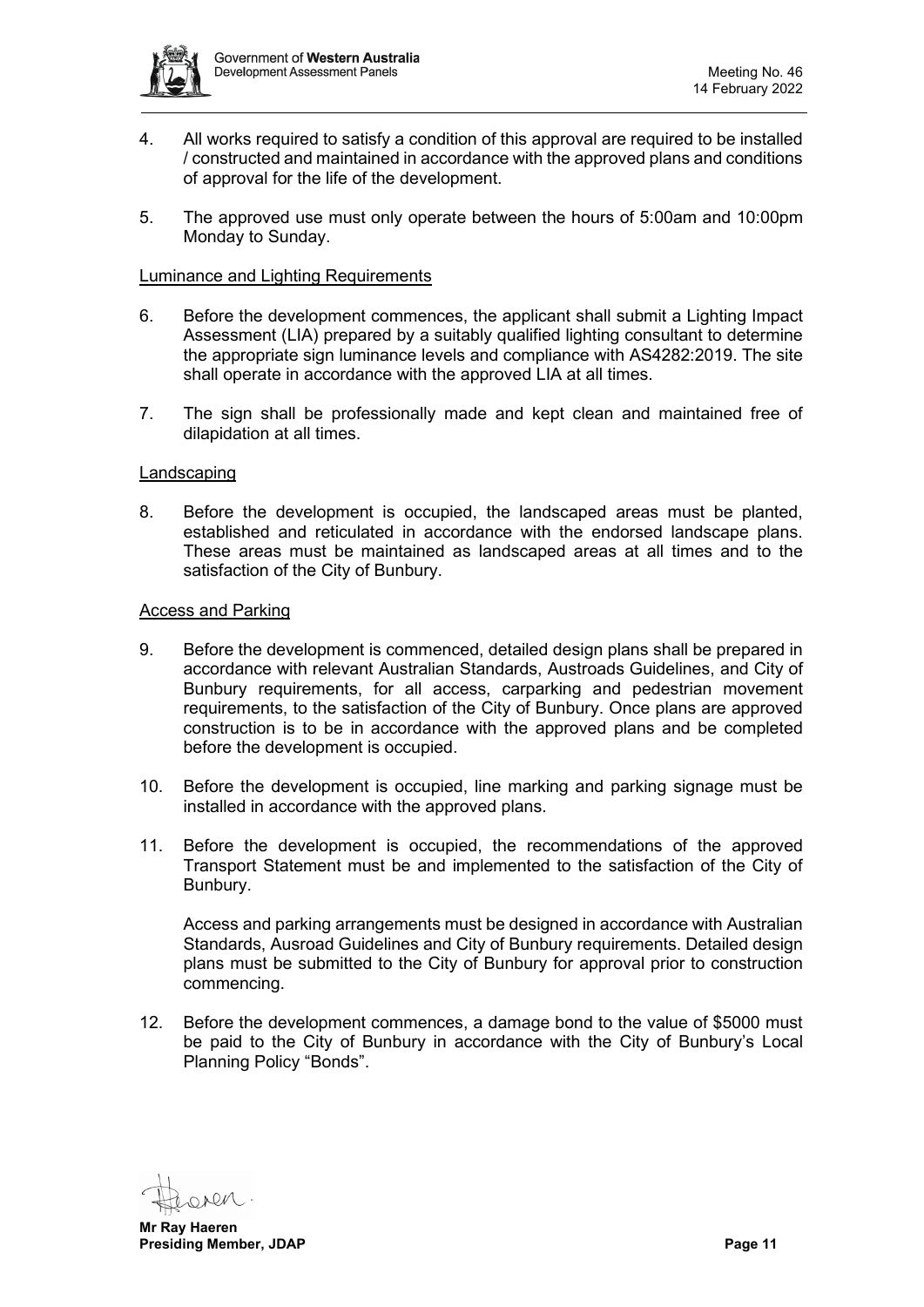

#### Stormwater and Drainage

- 13. Before the development commences, a Stormwater and Drainage Management Plan, prepared in accordance with the Department for Water's Stormwater Management Manual must be submitted for the approval of the City of Bunbury.
- 14. The Stormwater and Drainage Management Plan will determine the drainage infrastructure required to support the development and as a minimum it must address:
	- proposed development;
	- storm events to be managed;
	- onsite-retention for 1:1 year events;
	- onsite-detention for 1:5 year events;
	- overland flow path for larger events;
	- effect of groundwater;
	- use of water sensitive urban design principles:
	- water quality:
	- protection of adjacent / nearby waterways and wetlands; and
	- conclusions / recommendations.
- 15. Before the development is occupied, the recommendations of the approved Stormwater and Drainage Management Plan must be constructed and implemented to the satisfaction of the City of Bunbury.

#### Acoustic Report

16. Prior to the lodgement of the Building Permit Application, an updated Acoustic Report is to be submitted for approval by the City of Bunbury and thereafter implemented. The updated acoustic report is to incorporate mechanical plant details.

#### **Advice Notes**

- 1. This is a development approval only. The applicant/owner is advised that it is their responsibility to ensure that the proposed development complies with all other applicable legislation, local laws and/or license requirements that may relate to the development.
- 2. The applicant is advised that in accordance with clause 4.2 of the Notice of Exemption from Planning Requirements During a State of Emergency issued by the Minister for Planning under clause 78H of Schedule 2 of the Planning and Development (Local Planning Schemes) Regulations 2015 on 8 April 2020, the timeframe for the substantial commencement of works associated with this approval is extended by two years from the expiry date stated in the conditions of approval.
- 3. Where an approval has so lapsed, no development must be carried out without the further approval of the local government having first been sought and obtained.

**Mr Ray Haeren Presiding Member, JDAP Page 12**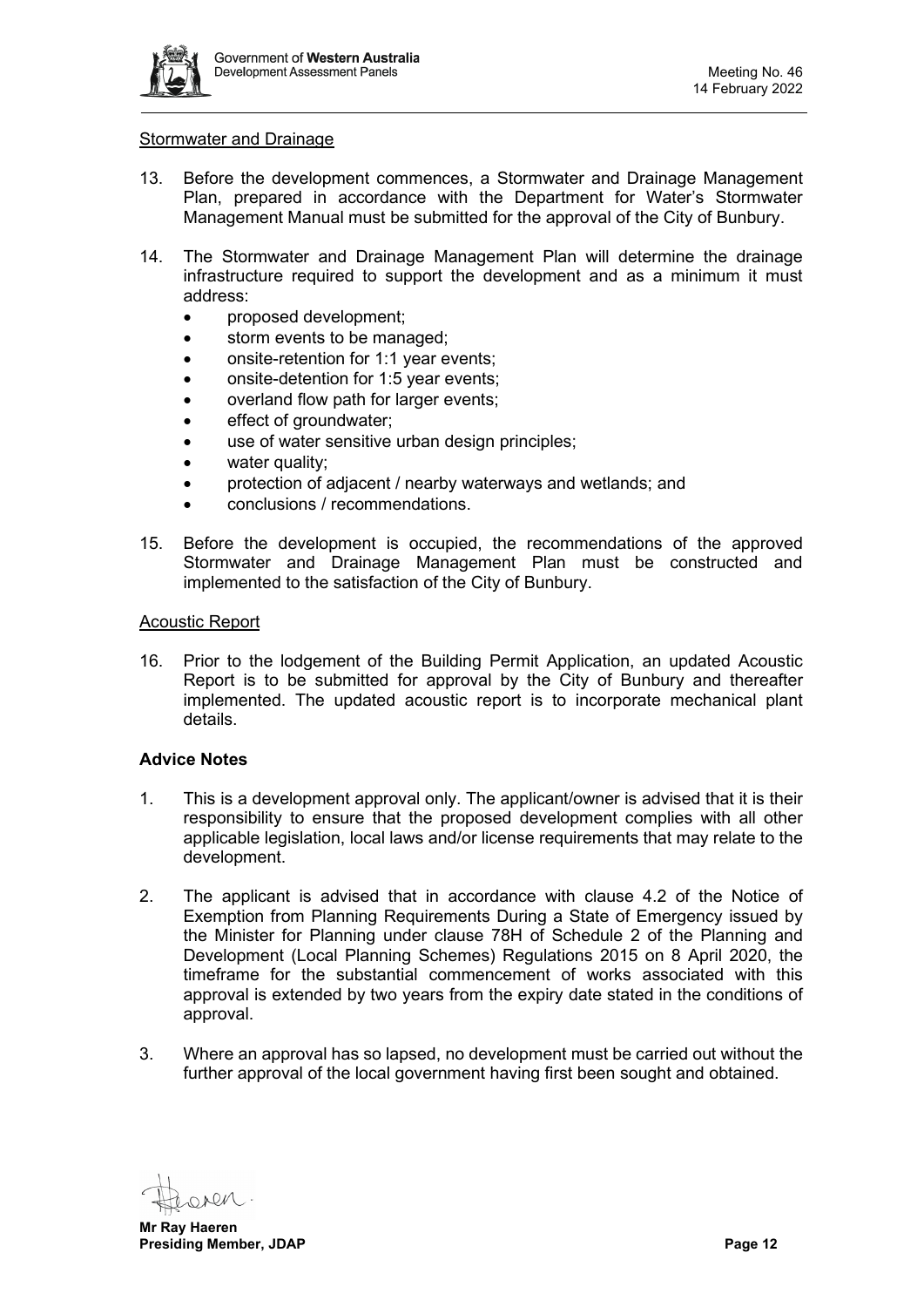

- 4. The development is subject to the Building Act 2011, Building Regulations 2012 and Building Code of Australia. A separate building permit must be granted before the development commences, where offences occur statutory penalties apply. The applicant/owner is advised to liaise further with the City of Bunbury's Building Services on (08) 9792 7000.
- 5. Where a new crossover is proposed, and before construction of it can commence, a separate verge crossover application must be submitted and approved. A permit application form can be obtained on the City's website [www.bunbury.wa.gov.au](http://www.bunbury.wa.gov.au/)
- 6. Please be aware that the subject land is located in a high groundwater table area. Treatments such as subsoil drainage may be required to prevent any increases to groundwater table levels on adjoining properties.
- 7. Prior to works commencing, the applicant is required to obtain a works and thoroughfare permit for any works within Council land other than a crossover.

A permit application form can be obtained on the City's website [www.bunbury.wa.gov.au.](http://www.bunbury.wa.gov.au/)

- 8. The City of Bunbury advises that the development the subject of this development approval must comply with the Environmental Protection Act 1986 and the Environmental Protection (Noise) Regulations 1997 in relation to noise emissions and the Environmental Protection (Unauthorised Discharge) Regulations 2004 in relation to discharges into the environment. Further information can be obtained from the City of Bunbury's Environmental Health Services on (08) 9792 7100 or (08) 9792 7000
- 9. The premises and equipment the subject of this development approval is required to comply with clause 3.2.3 of the Australian Food Safety Standards.

Regardless of whether a building permit is required, application shall be made to the City of Bunbury's Environmental Health Services for assessment and approval prior to commencing development.

- 10. The development is defined as a "Food Business" under the Food Act 2008. The development must comply with the Food Act 2008 and Food Regulations 2009. Further information can be obtained from the City of Bunbury's Environmental Health Services on (08) 9792 7100 or (08) 9792 7000.
- 11. The development the subject of this development approval is required to comply with the requirements of the Department of Mines, Industry Regulation and Safety (Resources Safety Section) in relation to the storage of dangerous goods. Further information may be found at [www.dmp.wa.gov.au](http://www.dmp.wa.gov.au/)
- 12. Acid sulfate soils (ASS) risk mapping indicates that the site is located within an area identified as representing a moderate to low risk of ASS occurring within 3 metres of the natural soil surface. Please refer to Department of Water and Environmental Regulation's (DWER) acid sulfate soil guidelines for information to assist with the management of ground and/or groundwater disturbing works: [https://www.der.wa.gov.au/your-environment/acid-sulfate-soils/69](https://www.der.wa.gov.au/your-environment/acid-sulfate-soils/69-acidsulfatesoils-guidelines) [acidsulfatesoils-guidelines.](https://www.der.wa.gov.au/your-environment/acid-sulfate-soils/69-acidsulfatesoils-guidelines)

 $200$ 

**Mr Ray Haeren Presiding Member, JDAP Page 13**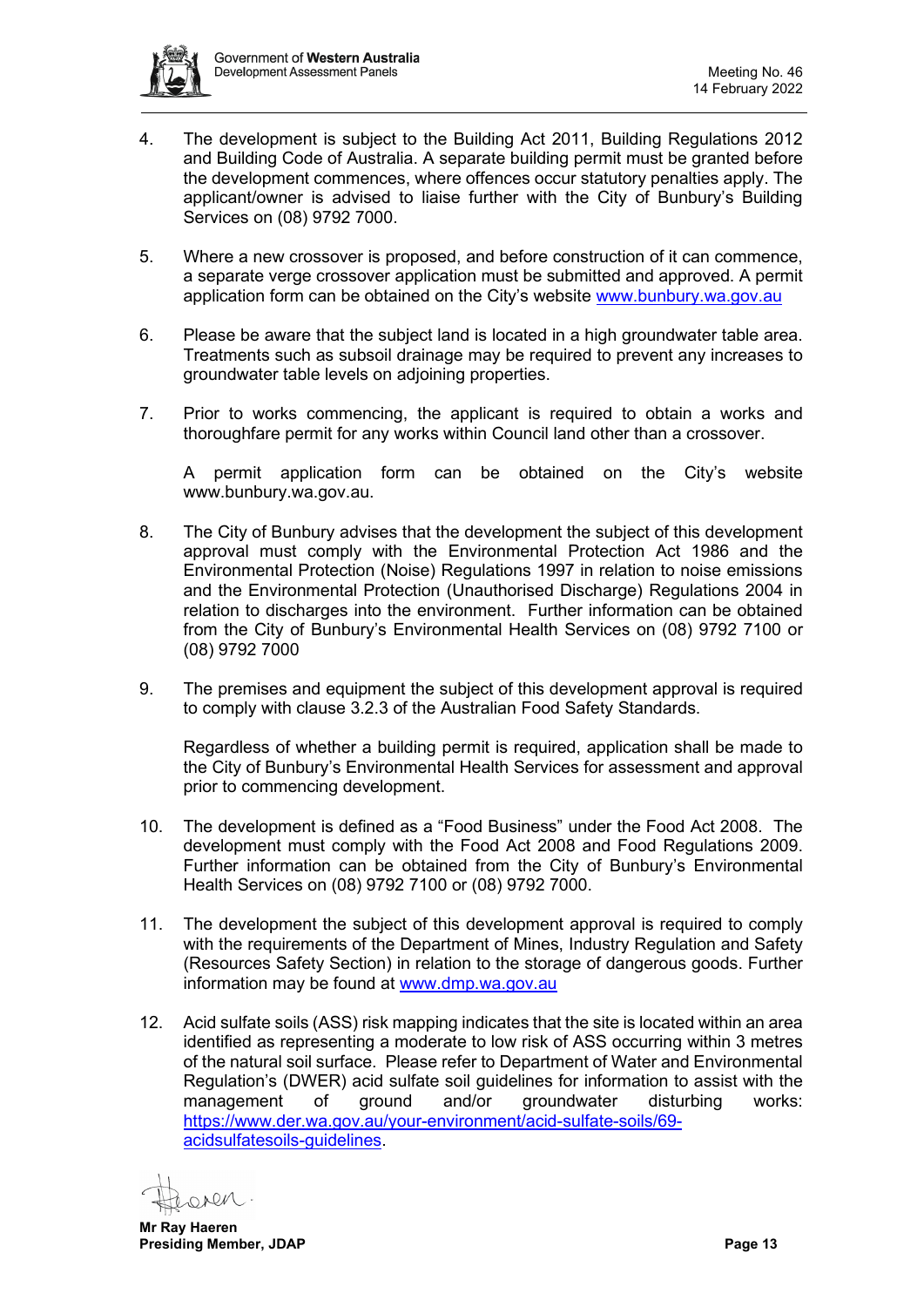

13. The Stormwater Drainage Plan and Details (Rev A, Project 20602, Drawing: C1, Dated: 10 Sep 2021) (to be referred to as Stormwater Drainage Plan) provided assumes the water table to be over 2.0 metres below ground level.

DWER advises that groundwater levels may be closer than 2.0 metres to the ground surface, noting the flat and low-lying nature of the site. As such, there may be buoyancy issues related to the installation of underground fuel tanks and dewatering works may likely be required.

The subject land is located in the Bunbury Groundwater Area as proclaimed under the Rights in Water and Irrigation Act 1914 (RIWI Act). As such, dewatering activities in this development may be subject to licensing under the RIWI Act if the following thresholds specified below are exceeded:

<https://www.water.wa.gov.au/licensing/water-licensing/exemptions>

14. One of the overall recommendations in Appendix A of the Acoustic Report indicates that the mechanical plant selection will not be finalised until the detailed design stage. The acoustic report must be reviewed and resubmitted for assessment before the building permit is submitted to ensure that the chosen equipment will not result in the assigned levels being exceeded.

# **AMENDING MOTION**

**Moved by:** Mr Justin Page **Seconded by:** Cr Betty McCleary

That Condition No.5 be amended to read as follows:

*The approved use must only may operate between the hours of 5:00am and 10:00pm Monday to Sunday 24 hours a day, Monday to Sunday in accordance with an approved Noise Management Plan, which shall include (but not be limited to) noise management in relation to:* 

- *a) Customer pre-payment*
- *b) fuel deliveries.*

#### **The Amending Motion was put and CARRIED UNANIMOUSLY**

**REASON:** The panel considered it appropriate to allow 24-hour operation of the service station in the context of the site being existing commercial and with the limited direct interface with residential subject to suitable landscaping and noise management associated with PA system and deliveries.

The Panel considered that noise generated by customer pre-payment and fuel deliveries should be adequately managed to reduce the impact on existing adjoining residential use. The Panel determined that an approved Noise Management Plan to the satisfaction of the City of Bunbury is an appropriate planning control to be included as a condition of approval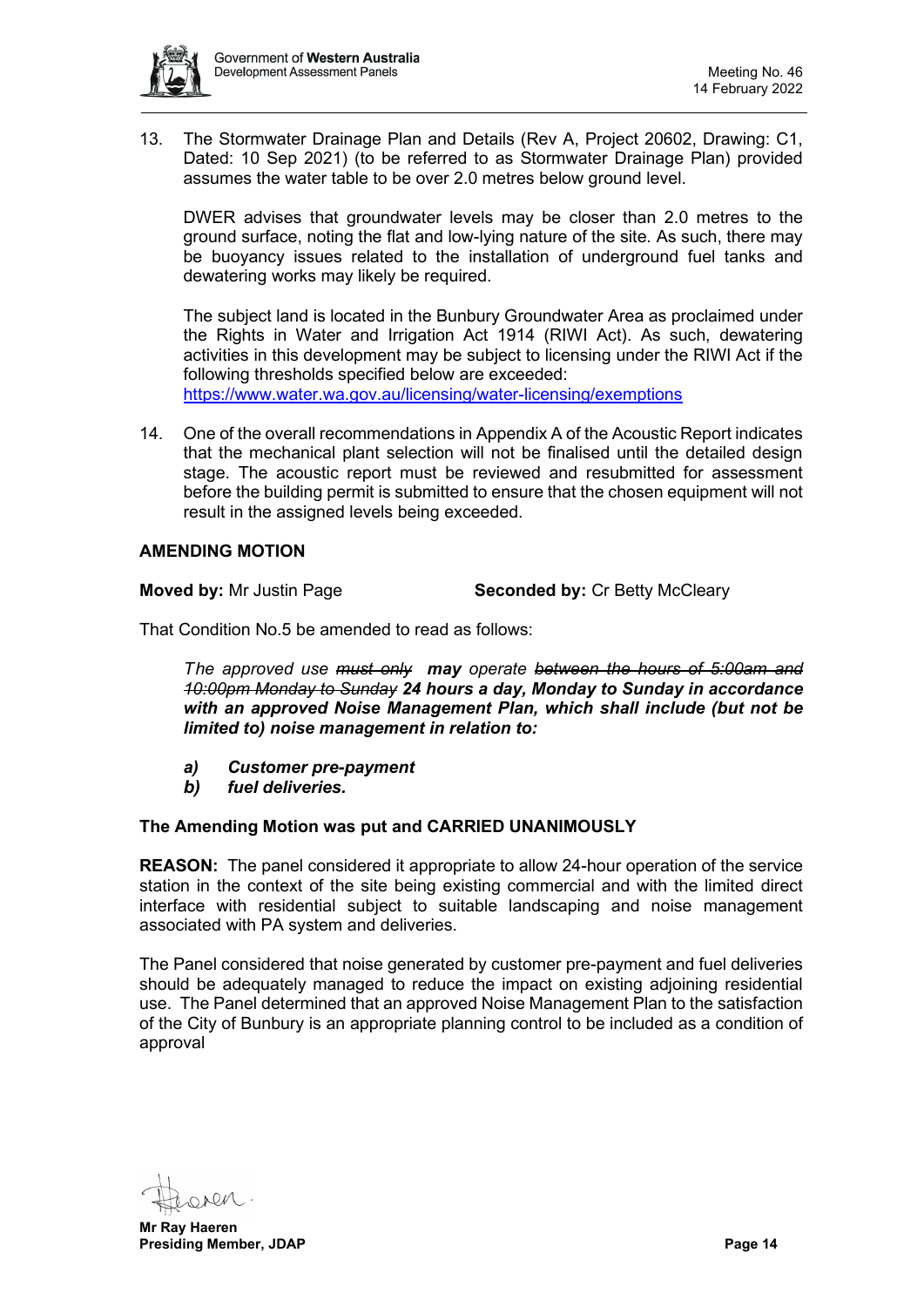

# **REPORT RECOMMENDATION (AS AMENDED)**

That the Regional JDAP resolves to:

- 1. **Accept** that the DAP Application reference DAP/21/02113 is appropriate for consideration as a "Service Station" land use and compatible with the objectives of the zoning table in accordance with Clause 16 of the City of Bunbury Local Planning Scheme No. 8;
- 2. **Approve** DAP Application reference DAP/21/02113 and accompanying plans contained in attachment 4 in accordance with Clause 68 of Schedule 2 (Deemed Provisions) of the *Planning and Development (Local Planning Schemes) Regulations 2015*, and the provisions of the City of Bunbury Local Planning Scheme No. 8, subject to the following conditions:

### **Conditions**

#### **General**

- 1. This decision constitutes planning approval only and is valid for a period of four (4) years from the date of approval. If the subject development is not substantially commenced within the specified period, the approval shall lapse and be of no further effect.
- 2. All development shall be in accordance with the approved development plans (attached) which form part of this development approval.
- 3. At all times, the development the subject of this approval must comply with the land use definition of 'Service Station' as contained in Part 6, Division 2 of the City of Bunbury Local Planning Scheme No. 8.
- 4. All works required to satisfy a condition of this approval are required to be installed / constructed and maintained in accordance with the approved plans and conditions of approval for the life of the development.
- 5. The approved use may operate 24 hours a day, Monday to Sunday in accordance with an approved Noise Management Plan, which shall include (but not be limited to) noise management in relation to:
	- a. Customer pre-payment
	- b. fuel deliveries.

#### Luminance and Lighting Requirements

- 6. Before the development commences, the applicant shall submit a Lighting Impact Assessment (LIA) prepared by a suitably qualified lighting consultant to determine the appropriate sign luminance levels and compliance with AS4282:2019. The site shall operate in accordance with the approved LIA at all times.
- 7. The sign shall be professionally made and kept clean and maintained free of dilapidation at all times.

DV

**Mr Ray Haeren Presiding Member, JDAP Page 15**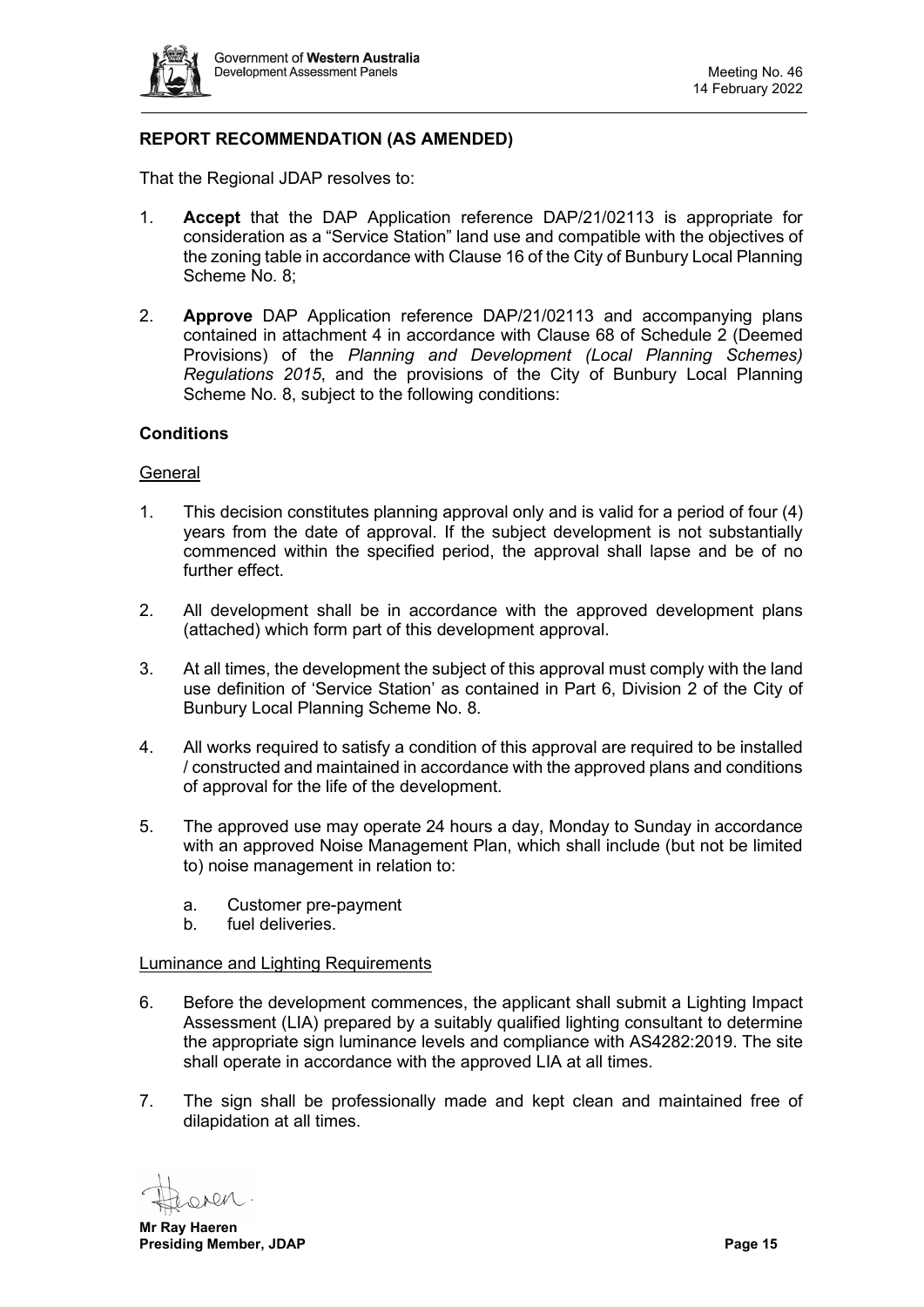

#### Landscaping

8. Before the development is occupied, the landscaped areas must be planted, established and reticulated in accordance with the endorsed landscape plans. These areas must be maintained as landscaped areas at all times and to the satisfaction of the City of Bunbury.

### Access and Parking

- 9. Before the development is commenced, detailed design plans shall be prepared in accordance with relevant Australian Standards, Austroads Guidelines, and City of Bunbury requirements, for all access, carparking and pedestrian movement requirements, to the satisfaction of the City of Bunbury. Once plans are approved construction is to be in accordance with the approved plans and be completed before the development is occupied.
- 10. Before the development is occupied, line marking and parking signage must be installed in accordance with the approved plans.
- 11. Before the development is occupied, the recommendations of the approved Transport Statement must be and implemented to the satisfaction of the City of Bunbury.

Access and parking arrangements must be designed in accordance with Australian Standards, Ausroad Guidelines and City of Bunbury requirements. Detailed design plans must be submitted to the City of Bunbury for approval prior to construction commencing.

12. Before the development commences, a damage bond to the value of \$5000 must be paid to the City of Bunbury in accordance with the City of Bunbury's Local Planning Policy "Bonds".

#### Stormwater and Drainage

- 13. Before the development commences, a Stormwater and Drainage Management Plan, prepared in accordance with the Department for Water's Stormwater Management Manual must be submitted for the approval of the City of Bunbury.
- 14. The Stormwater and Drainage Management Plan will determine the drainage infrastructure required to support the development and as a minimum it must address:
	- proposed development:
	- storm events to be managed;
	- onsite-retention for 1:1 year events;
	- onsite-detention for 1:5 year events;
	- overland flow path for larger events;
	- effect of groundwater:
	- use of water sensitive urban design principles;
	- water quality:
	- protection of adjacent / nearby waterways and wetlands; and
	- conclusions / recommendations.

OARN

**Mr Ray Haeren Presiding Member, JDAP Presiding Member, JDAP**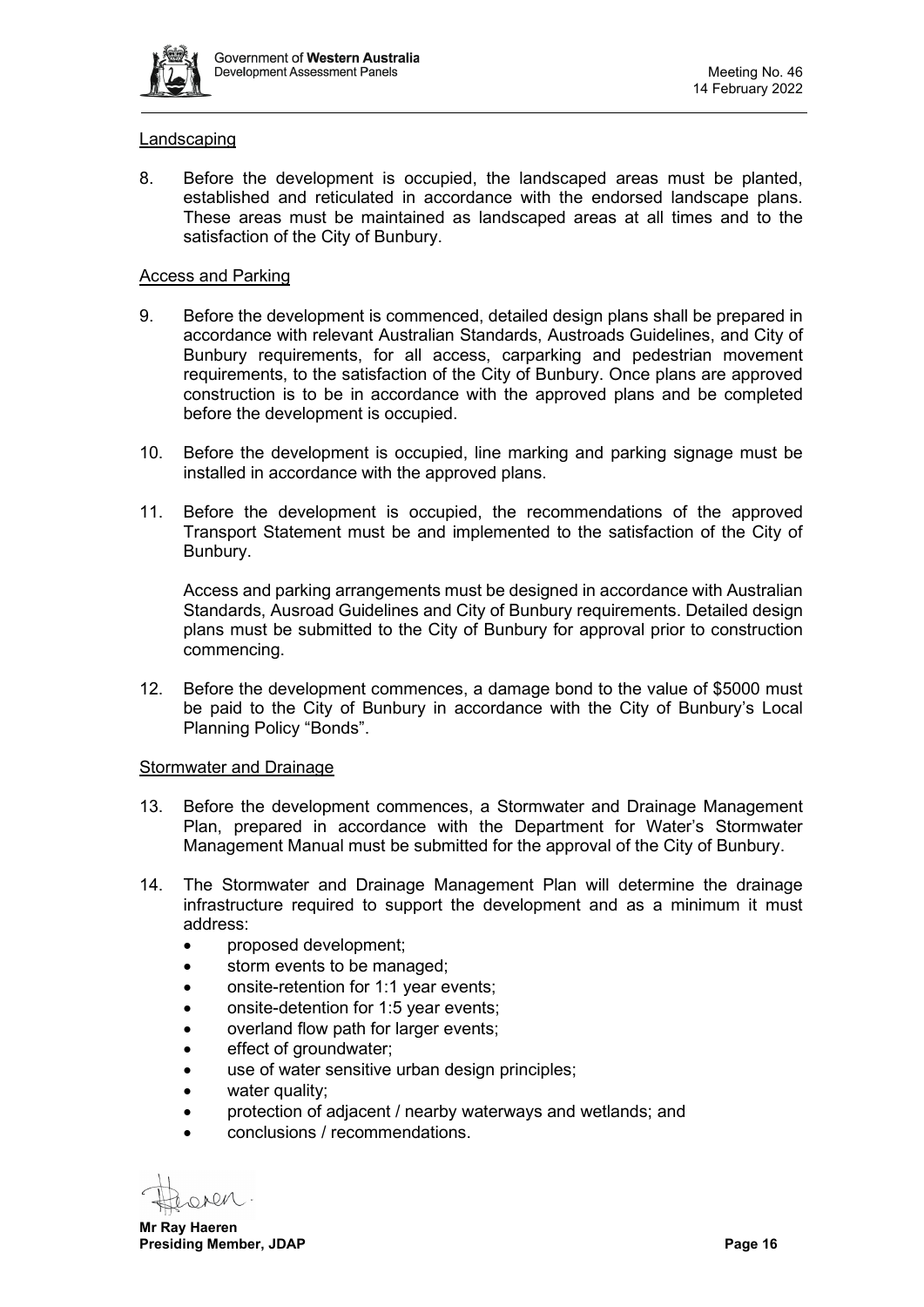

15. Before the development is occupied, the recommendations of the approved Stormwater and Drainage Management Plan must be constructed and implemented to the satisfaction of the City of Bunbury.

#### Acoustic Report

16. Prior to the lodgement of the Building Permit Application, an updated Acoustic Report is to be submitted for approval by the City of Bunbury and thereafter implemented. The updated acoustic report is to incorporate mechanical plant details.

# **Advice Notes**

- 1. This is a development approval only. The applicant/owner is advised that it is their responsibility to ensure that the proposed development complies with all other applicable legislation, local laws and/or license requirements that may relate to the development.
- 2. The applicant is advised that in accordance with clause 4.2 of the Notice of Exemption from Planning Requirements During a State of Emergency issued by the Minister for Planning under clause 78H of Schedule 2 of the Planning and Development (Local Planning Schemes) Regulations 2015 on 8 April 2020, the timeframe for the substantial commencement of works associated with this approval is extended by two years from the expiry date stated in the conditions of approval.
- 3. Where an approval has so lapsed, no development must be carried out without the further approval of the local government having first been sought and obtained.
- 4. The development is subject to the Building Act 2011, Building Regulations 2012 and Building Code of Australia. A separate building permit must be granted before the development commences, where offences occur statutory penalties apply. The applicant/owner is advised to liaise further with the City of Bunbury's Building Services on (08) 9792 7000.
- 5. Where a new crossover is proposed, and before construction of it can commence, a separate verge crossover application must be submitted and approved. A permit application form can be obtained on the City's website [www.bunbury.wa.gov.au](http://www.bunbury.wa.gov.au/)
- 6. Please be aware that the subject land is located in a high groundwater table area. Treatments such as subsoil drainage may be required to prevent any increases to groundwater table levels on adjoining properties.
- 7. Prior to works commencing, the applicant is required to obtain a works and thoroughfare permit for any works within Council land other than a crossover.

A permit application form can be obtained on the City's website [www.bunbury.wa.gov.au](http://www.bunbury.wa.gov.au/)

**Mr Ray Haeren Presiding Member, JDAP Page 17**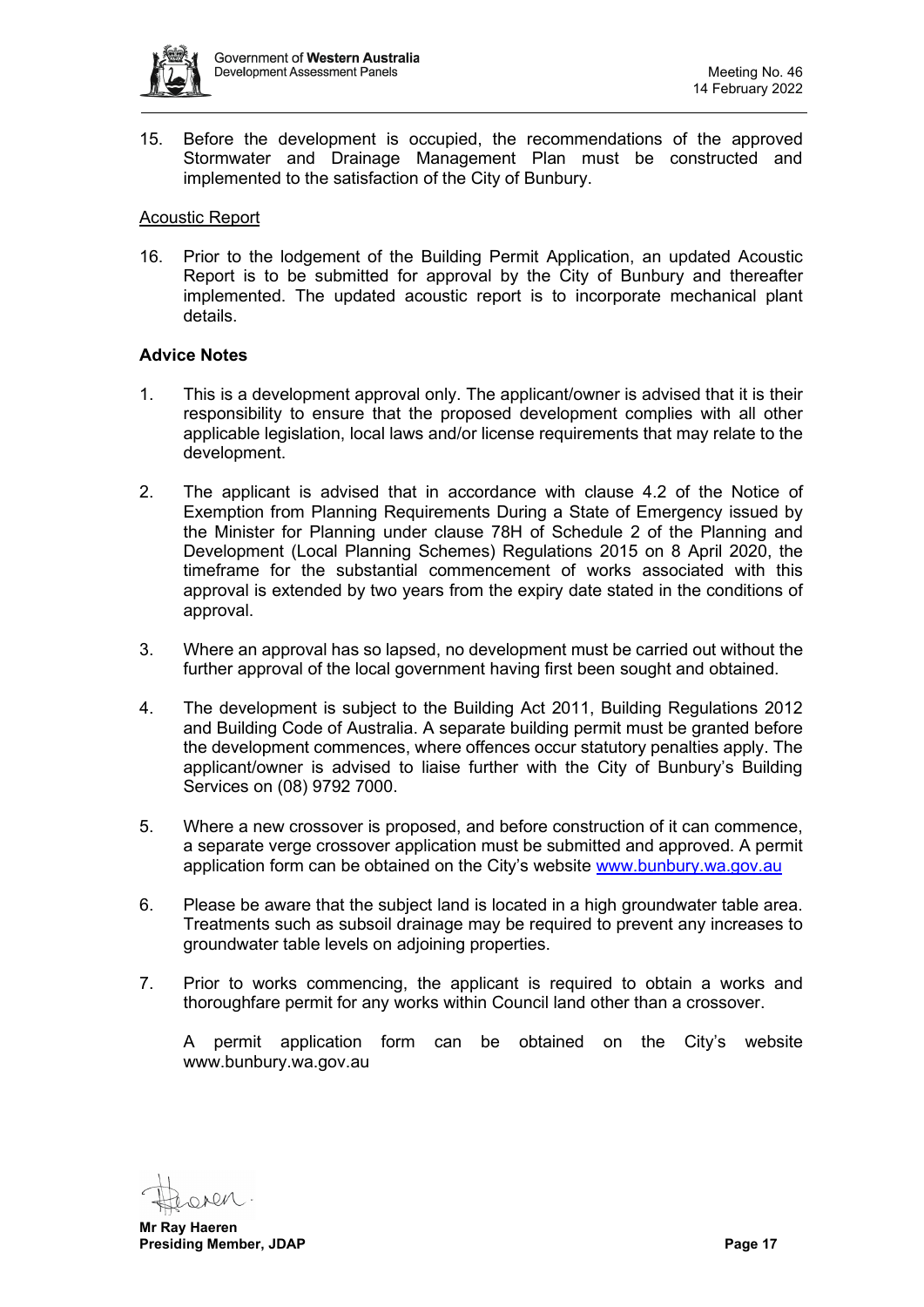

- 8. The City of Bunbury advises that the development the subject of this development approval must comply with the Environmental Protection Act 1986 and the Environmental Protection (Noise) Regulations 1997 in relation to noise emissions and the Environmental Protection (Unauthorised Discharge) Regulations 2004 in relation to discharges into the environment. Further information can be obtained from the City of Bunbury's Environmental Health Services on (08) 9792 7100 or (08) 9792 7000
- 9. The premises and equipment the subject of this development approval is required to comply with clause 3.2.3 of the Australian Food Safety Standards.

Regardless of whether a building permit is required, application shall be made to the City of Bunbury's Environmental Health Services for assessment and approval prior to commencing development.

- 10. The development is defined as a "Food Business" under the Food Act 2008. The development must comply with the Food Act 2008 and Food Regulations 2009. Further information can be obtained from the City of Bunbury's Environmental Health Services on (08) 9792 7100 or (08) 9792 7000.
- 11. The development the subject of this development approval is required to comply with the requirements of the Department of Mines, Industry Regulation and Safety (Resources Safety Section) in relation to the storage of dangerous goods. Further information may be found at [www.dmp.wa.gov.au](http://www.dmp.wa.gov.au/)
- 12. Acid sulfate soils (ASS) risk mapping indicates that the site is located within an area identified as representing a moderate to low risk of ASS occurring within 3 metres of the natural soil surface. Please refer to Department of Water and Environmental Regulation's (DWER) acid sulfate soil guidelines for information to assist with the management of ground and/or groundwater disturbing works: [https://www.der.wa.gov.au/your-environment/acid-sulfate-soils/69](https://www.der.wa.gov.au/your-environment/acid-sulfate-soils/69-acidsulfatesoils-guidelines) [acidsulfatesoils-guidelines.](https://www.der.wa.gov.au/your-environment/acid-sulfate-soils/69-acidsulfatesoils-guidelines)
- 13. The Stormwater Drainage Plan and Details (Rev A, Project 20602, Drawing: C1, Dated: 10 Sep 2021) (to be referred to as Stormwater Drainage Plan) provided assumes the water table to be over 2.0 metres below ground level.

DWER advises that groundwater levels may be closer than 2.0 metres to the ground surface, noting the flat and low-lying nature of the site. As such, there may be buoyancy issues related to the installation of underground fuel tanks and dewatering works may likely be required.

The subject land is located in the Bunbury Groundwater Area as proclaimed under the Rights in Water and Irrigation Act 1914 (RIWI Act). As such, dewatering activities in this development may be subject to licensing under the RIWI Act if the following thresholds specified below are exceeded:

<https://www.water.wa.gov.au/licensing/water-licensing/exemptions>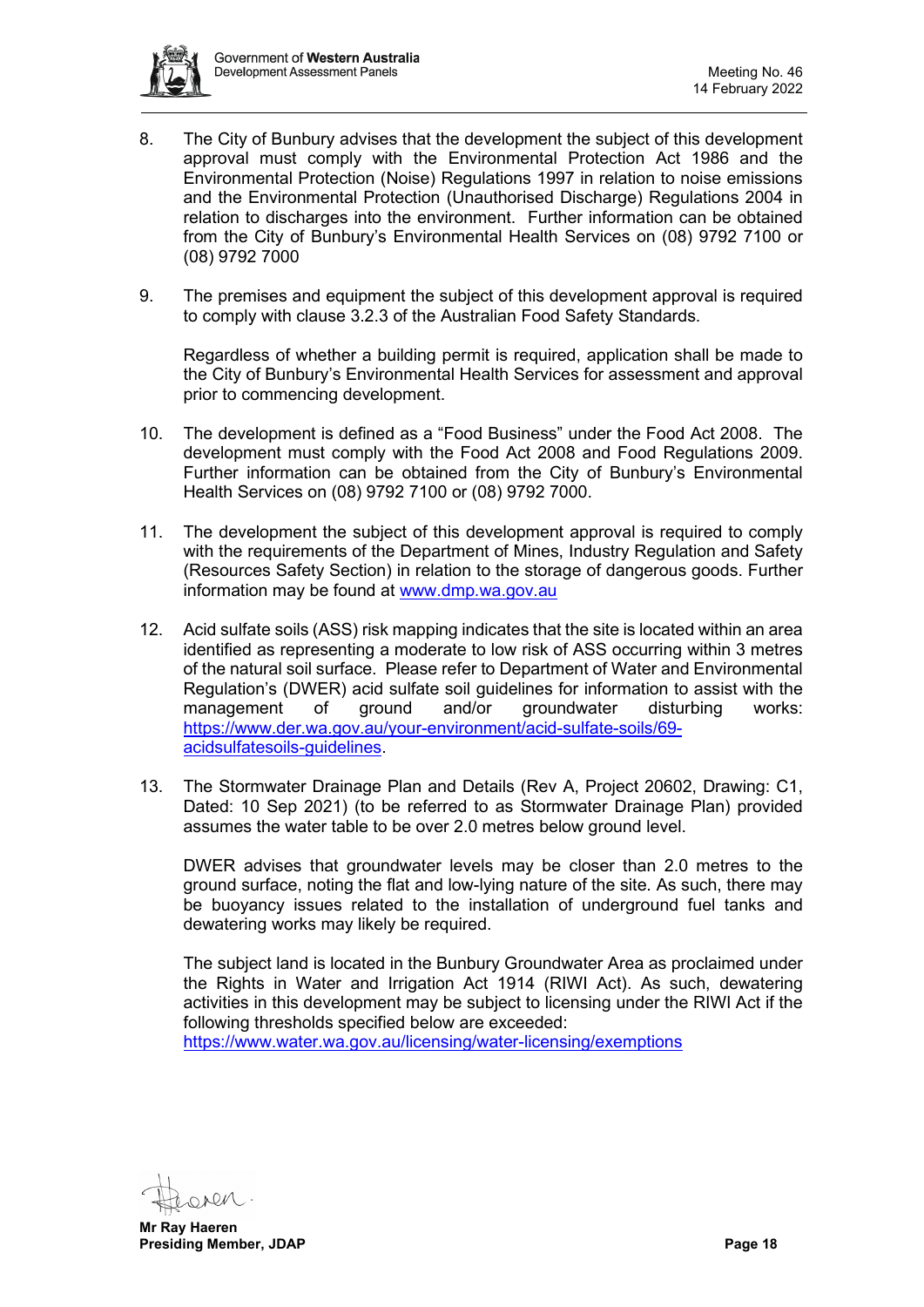

14. One of the overall recommendations in Appendix A of the Acoustic Report indicates that the mechanical plant selection will not be finalised until the detailed design stage. The acoustic report must be reviewed and resubmitted for assessment before the building permit is submitted to ensure that the chosen equipment will not result in the assigned levels being exceeded.

# **The Report Recommendation (as amended) was put and CARRIED UNANIMOUSLY**

**REASON:** The panel considered the RAR, submissions and deputations and determined the proposal to be appropriate in the context of the site subject to the application of appropriate conditions.

### <span id="page-18-0"></span>**9. Form 2 – Responsible Authority Reports – DAP Amendment or Cancellation of Approval**

Nil

# <span id="page-18-2"></span><span id="page-18-1"></span>**10. State Administrative Tribunal Applications and Supreme Court Appeals**

The Presiding Member noted the following SAT Applications -

| <b>Current SAT Applications</b>    |                              |                                                                                                                |                                                                                                       |                 |  |  |  |  |
|------------------------------------|------------------------------|----------------------------------------------------------------------------------------------------------------|-------------------------------------------------------------------------------------------------------|-----------------|--|--|--|--|
| File No. &<br><b>SAT</b><br>DR No. | <b>LG Name</b>               | <b>Property Location</b>                                                                                       | <b>Application</b><br><b>Description</b>                                                              | Date Lodged     |  |  |  |  |
| DP/14/00039<br>DR 65/2020          | <b>Shire</b><br>of l<br>York | 4869<br>$(2256)$ ,<br>Lots<br>(2948)<br>5931, 9926<br>and 26934 Great<br>Southern Highway,<br><b>St Ronans</b> | Construction<br>and<br>Use of<br>Allawuna<br>the<br>Farm<br>for<br>purposes of a Class<br>II Landfill | 28 July 2020    |  |  |  |  |
| DAP/21/02063                       | <b>Shire</b><br>of l         | Lot 2 Banksia Road,                                                                                            | Cleanaway                                                                                             | 5 November 2021 |  |  |  |  |
| DR241/2021                         | Dardanup                     | <b>Crooked Brook</b>                                                                                           | Dardanup<br>Landfill<br>Facility                                                                      |                 |  |  |  |  |
| DAP/21/02102                       | of<br>City                   | 108<br>(No.57)<br>Lot                                                                                          | Mixed<br>Use                                                                                          | 13 January 2022 |  |  |  |  |
| DR11/2022                          | <b>Busselton</b>             | Dunn Bay Road &                                                                                                | Development                                                                                           |                 |  |  |  |  |
|                                    |                              | 109<br>(No. 6)<br>Lot                                                                                          | (Office,<br>Shops,                                                                                    |                 |  |  |  |  |
|                                    |                              | Cyrillean<br>Way,                                                                                              | Restaurant/Cafe,                                                                                      |                 |  |  |  |  |
|                                    |                              | Dunsborough                                                                                                    | Liquor Store - Small                                                                                  |                 |  |  |  |  |
|                                    |                              |                                                                                                                | &<br>42<br><b>Multiple</b>                                                                            |                 |  |  |  |  |
|                                    |                              |                                                                                                                | Dwellings)                                                                                            |                 |  |  |  |  |

#### <span id="page-18-3"></span>**11. General Business**

The Presiding Member announced that in accordance with Section 7.3 of the DAP Standing Orders 2020 only the Presiding Member may publicly comment on the operations or determinations of a DAP and other DAP members should not be approached to make comment.

 $\mathcal{N}$